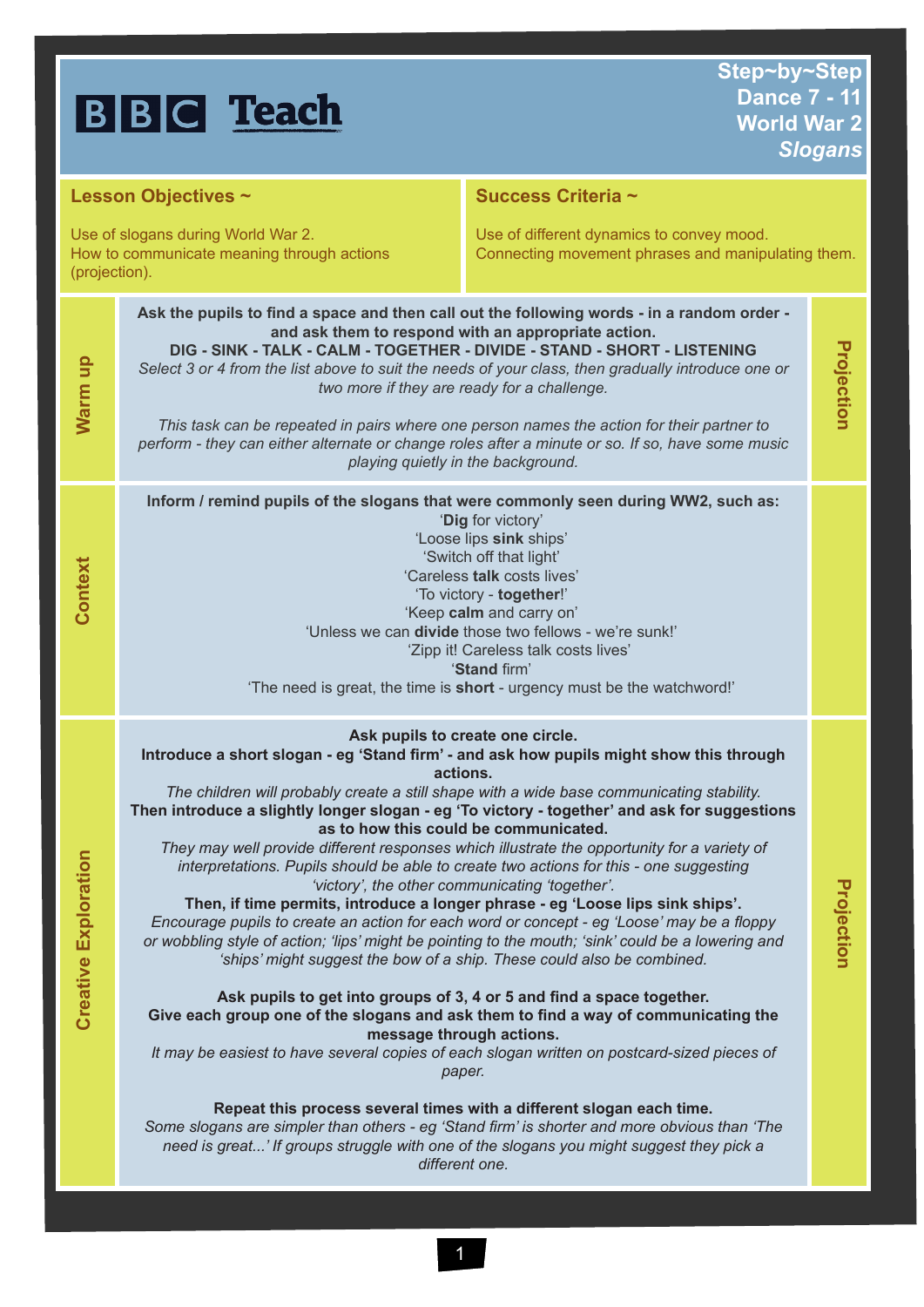| Lesson Objectives ~                                                                               |                                                                                                                                                                                                                                                                                                                                                                                                                                                                                                                                                                                                                                                                                                                                                                                                                                                                                       | Success Criteria ~                                                                                                                                                                                                                                                                                                                                                                                                                                                                                                                                                                                                                                                                                                                 |                                              |
|---------------------------------------------------------------------------------------------------|---------------------------------------------------------------------------------------------------------------------------------------------------------------------------------------------------------------------------------------------------------------------------------------------------------------------------------------------------------------------------------------------------------------------------------------------------------------------------------------------------------------------------------------------------------------------------------------------------------------------------------------------------------------------------------------------------------------------------------------------------------------------------------------------------------------------------------------------------------------------------------------|------------------------------------------------------------------------------------------------------------------------------------------------------------------------------------------------------------------------------------------------------------------------------------------------------------------------------------------------------------------------------------------------------------------------------------------------------------------------------------------------------------------------------------------------------------------------------------------------------------------------------------------------------------------------------------------------------------------------------------|----------------------------------------------|
| Use of slogans during World War 2.<br>How to communicate meaning through actions<br>(projection). |                                                                                                                                                                                                                                                                                                                                                                                                                                                                                                                                                                                                                                                                                                                                                                                                                                                                                       | Use of different dynamics to convey mood.<br>Connecting movement phrases and manipulating them.                                                                                                                                                                                                                                                                                                                                                                                                                                                                                                                                                                                                                                    |                                              |
| Creative exploration                                                                              | Ask each group to select one slogan that they feel they can interpret effectively.<br>Team them with another group and ask the observing group to see if they can identify the<br>slogan.<br>dynamics<br>Ask the observing team to offer suggestions for how their actions might be adapted to<br>communicate more effectively - eg make the actions bigger / smaller, sharper / smoother,<br>stronger / softer, quicker / slower, etc<br>Pupils may get this far in a single lesson. If so, move to the cool down. The remaining ideas may<br>be delivered in a subsequent lesson. If so repeat the warm up, briefly recap the creative<br>exploration and move to the compositional section below.                                                                                                                                                                                  |                                                                                                                                                                                                                                                                                                                                                                                                                                                                                                                                                                                                                                                                                                                                    | <b>Analysis</b>                              |
| Composition                                                                                       | Ask the groups to select 3 or 4 slogans that they have created actions for and recap the<br>movements for each.<br>Ask them to link the actions from one slogan into the next so that they merge fluently.<br>Encourage the groups to repeat the actions several times to ensure that they keep the actions in<br>the same order and can recall the actions easily.<br>Once the groups have their motif (pattern of movements) ask them to consider the<br>formation they should arrange themselves in - line, circle or block.<br>Allow the groups time to rehearse it in their new formation. More experienced groups could try<br>starting in one formation, but be guided to finish in a different one. Less experienced groups will<br>benefit from being able to see one another easily.<br>Allow a minute or so for this and have the music playing quietly in the background. |                                                                                                                                                                                                                                                                                                                                                                                                                                                                                                                                                                                                                                                                                                                                    |                                              |
| Composition                                                                                       | and one smaller.<br>Each group can select which action they change.<br>they made bigger they also slow down.<br>Ask the groups to rehearse the dance prior to showing.                                                                                                                                                                                                                                                                                                                                                                                                                                                                                                                                                                                                                                                                                                                | While retaining their new formation ask the groups to make one of their actions bigger<br>Finally - ask them to make one action faster and one slower.<br>The groups may wish to combine this into an action they have already changed - eg the action<br>The small adaptations can help to add interest to a dance or assist with creating the mood /<br>atmosphere of the concept.<br>Other adaptations the groups could make include $\sim$<br>* Add a moment of stillness<br>* Perform one of the actions one at a time (canon)<br>* Come closer together / move further apart<br>* Travel forward / travel back<br>* Add a moment of contact<br>* Make an action gentler / stronger<br>* Make one of the actions jump or turn | <b>Action /</b><br>Space / Dynamic variation |